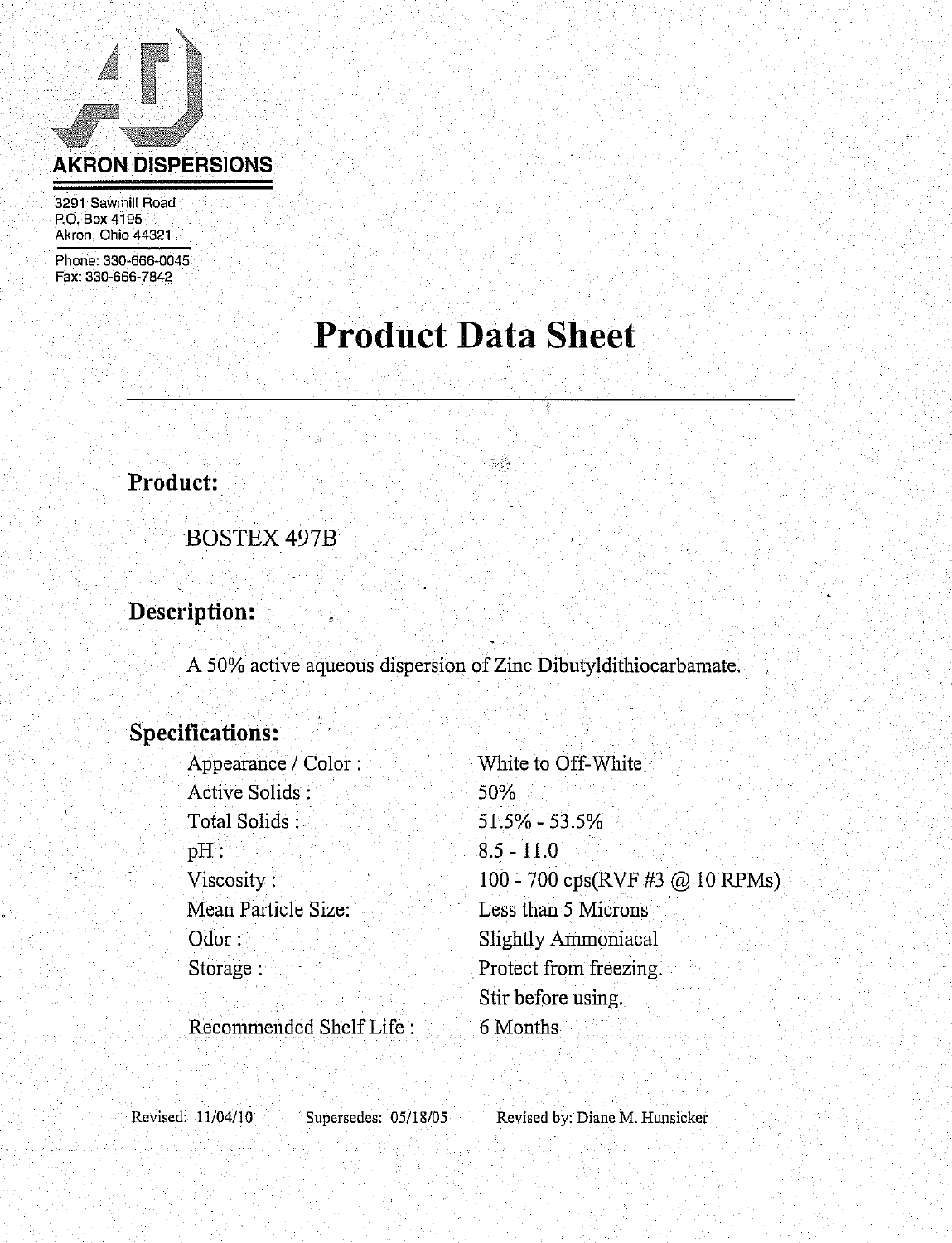

# **AKRON DISPERSIONS, INC.**

## **MATERIAL SAFETY DATA SHEET**

Page 1 of 3

#### **SECTION 1 PRODUCT IDENTIFICATION & EMERGENCY INFORMATION**

PRODUCT NAME: **Bostex 497B / Bostex 497B-CF / Bostex 497B-GL / Bostex 497B-GLCF** CHEMICAL NAME: Aqueous Mixture of Zinc Dibutyldithiocarbamate(CAS# 136-23-2), Sodium Salts of Polymerized Alkylnaphthalenesulfonic Acid(CAS# 9084-06-4/36290-04-7) MANUFACTURER: Akron Dispersions, Inc. 3291 Sawmill Road P.O. Box 4195

 Akron, Ohio 44321 TELEPHONE NUMBER: (330)666-0045 EMERGENCY TELEPHONE NUMBER: (330)666-0045 FAX: (330)666-7842

#### **SECTION 2 HAZARDOUS INGREDIENT INFORMATION**

 Zinc Dibutyldithiocarbamate(CAS# 136-23-2) Formaldehyde(CAS# 50-00-0): <0.0025% Naphthalene(CAS# 91-20-3): <0.001% Quinoline(CAS# 91-22-5): <0.01%

#### **SECTION 3 HAZARDS IDENTIFICATION**

Health Hazards(Acute and Chronic): May cause irritation to skin and eyes. Do not drink alcoholic beverages immediately before or after handling-may cause violent nausea and vomiting. May contain <0.0025% Formaldehyde, <0.001% Naphthalene, and <0.01% Quinoline, known to the State of California to cause cancer.

HMIS: Health-1 Flammability-0 Reactivity-0 Personal Protection-B

#### **SECTION 4 FIRST AID MEASURES**

Eye Contact: Flush with large amounts of water for at least 15 minutes. Consult a physician if irritation persists.

Skin Contact: Wash affected area with soap and water. Consult a physician if irritation persists. Inhalation: Remove to fresh air. If breathing is difficult, seek medical attention. Ingestion: Seek medical attention.

#### **SECTION 5 FIRE & EXPLOSION HAZARD**

Flashpoint: N/D Flammable Limits: N/D General Hazard: Wear MSHA-NIOSH approved Self-Contained Breathing Apparatus Extinguishing Media: CO<sub>2</sub>, Dry Chemical, Waterspray, Foam Decomposition Products Under Fire Conditions: Oxides of Carbon, Nitrogen, Zinc, Sulfur, and Sodium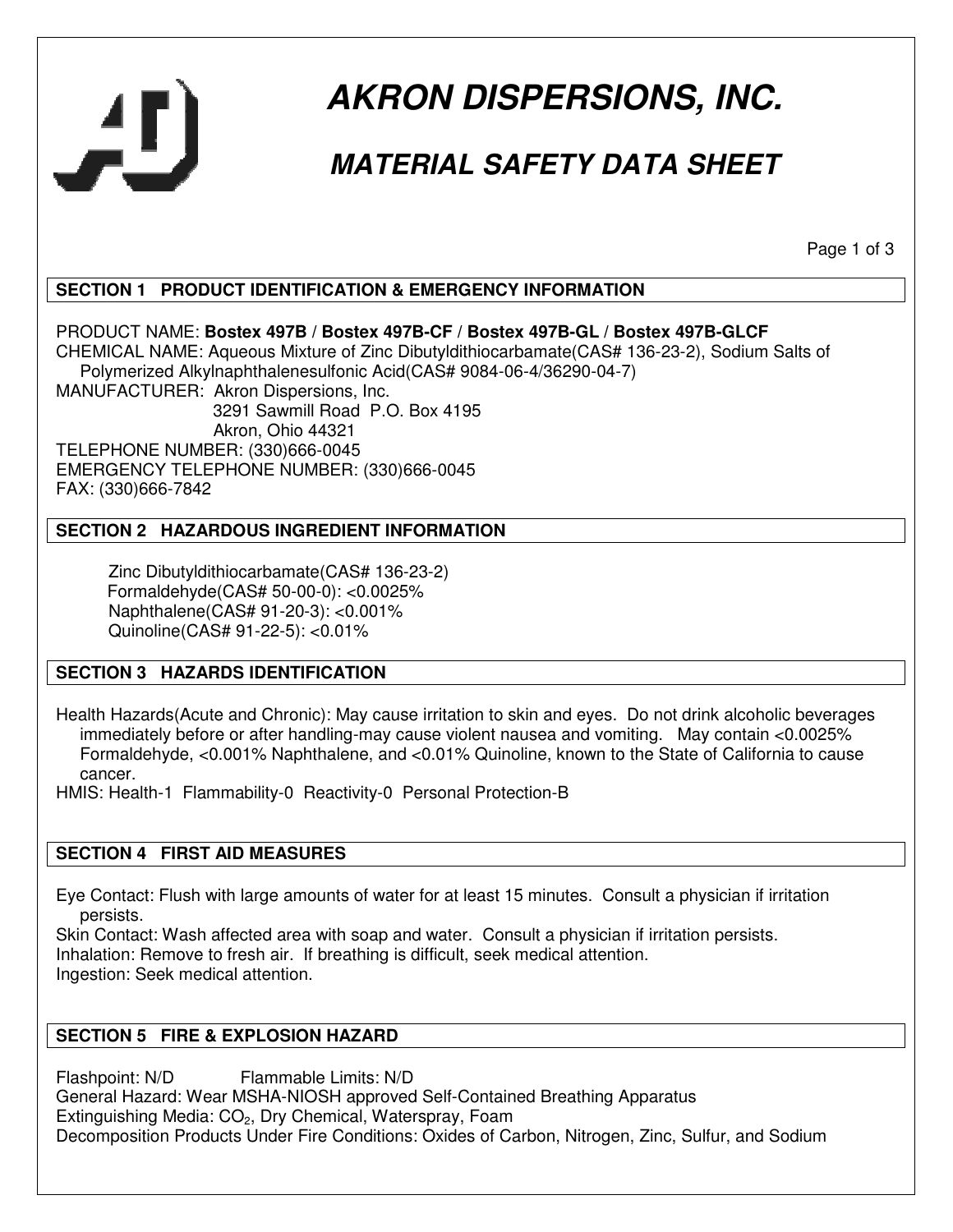#### **SECTION 6 ACCIDENTAL RELEASE MEASURES**

Steps To Be Taken In Case Material Is Released Or Spilled: Absorb with inert material. Sweep, vacuum, or shovel into appropriate container.

#### **SECTION 7 HANDLING AND STORAGE**

Storage: Store in a cool, dry area. Storage Temperature: Above 32°F

#### **SECTION 8 EXPOSURE CONTROLS AND PERSONAL PROTECTION**

OSHA Regulation 29CFR1910.1000 requires the following PEL Limits: N/D The ACGIH recommends the following Occupational Exposure Limit: N/D Personal Protection: Gloves and Goggles recommended Ventilation: Local Exhaust

#### **SECTION 9 TYPICAL PHYSICAL & CHEMICAL PROPERTIES**

Product Appearance: Cream to Off-White Liquid

Boiling Point( ${}^{\circ}$ Freezing Point( ${}^{\circ}$ F): 32 Vapor Pressure(@150°C): N/A Specific Gravity(Approx.): N/D Vapor Density: N/A  $\%$  Volatile by Volume: 50% Solubility in Water: Miscible **Evaporation Rate: N/A** pH: 9.5-10.5

#### **SECTION 10 STABILITY AND REACTIVITY DATA**

Stability: Stable Conditions To Avoid Instability: None Known Materials And Conditions To Avoid Incompatibility: Acids, Oxidizing Agents Hazardous Decomposition Products: Oxides of Carbon, Nitrogen, Zinc, Sulfur, and Sodium Hazardous Polymerization: Will Not Occur Conditions To Avoid Hazardous Polymerization: None Known

#### **SECTION 11 TOXICOLOGICAL INFORMATION**

Carcinogenicity(NTP/IARC/OSHA): None. May contain <0.0025% Formaldehyde, <0.001% Naphthalene, and <0.01% Quinoline, known to the State of California to cause cancer.